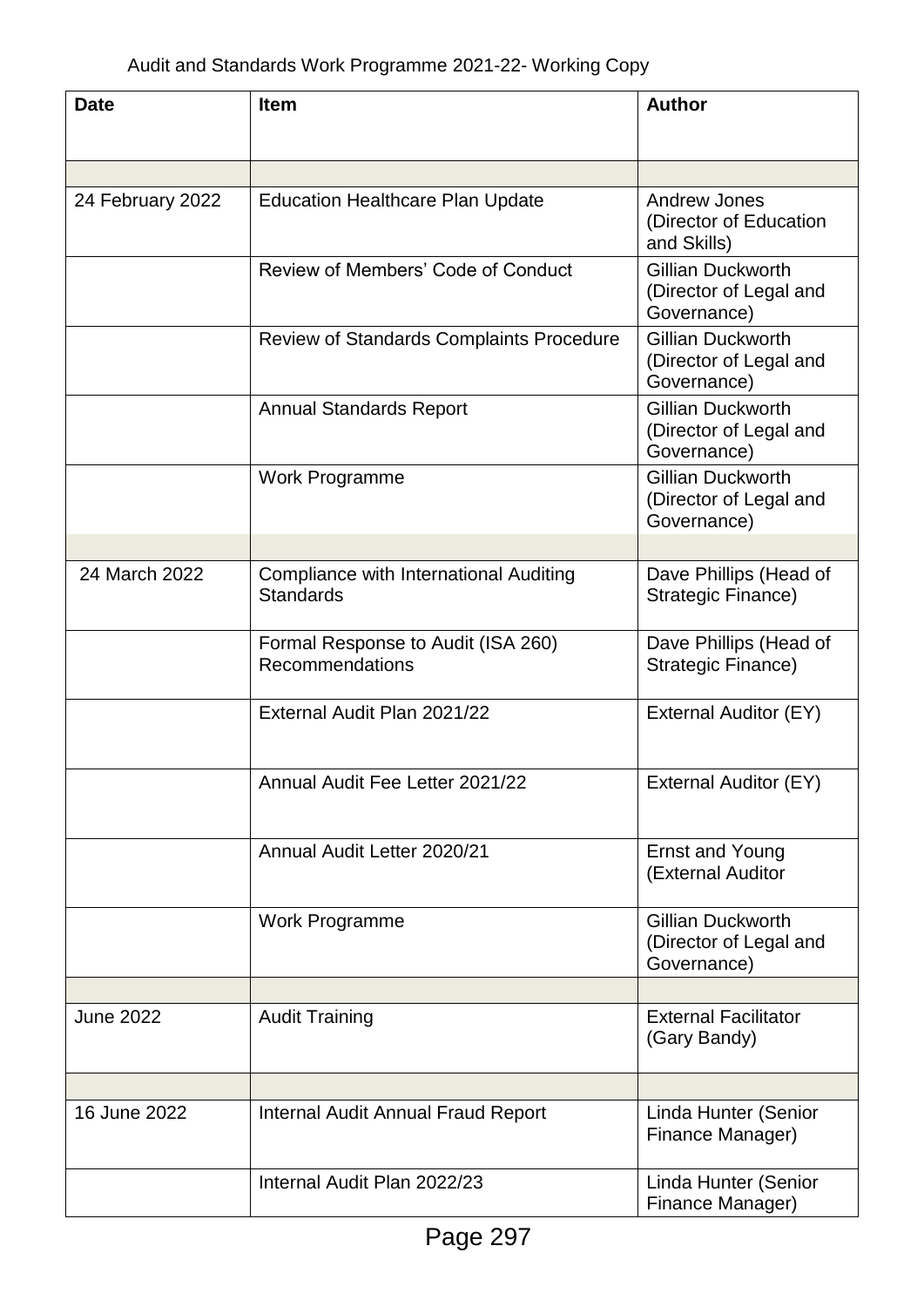|              | Progress in High Opinion Reports        | Linda Hunter (Senior<br>Finance Manager)                          |
|--------------|-----------------------------------------|-------------------------------------------------------------------|
|              | <b>Strategic Risk Reporting</b>         | Helen Molteno<br>(Corporate Risk)<br>Manager)                     |
|              | Work Programme                          | Gillian Duckworth<br>(Director of Legal and<br>Governance)        |
|              |                                         |                                                                   |
| 21 July 2022 | <b>Summary of Statement of Accounts</b> | Dave Phillips (Head of<br><b>Strategic Finance)</b>               |
|              | Work Programme                          | <b>Gillian Duckworth</b><br>(Director of Legal and<br>Governance) |

## **IMPORTANT INFORMATION FOR REPORT WRITERS**

The Audit and Standards Committee provides an independent and high-level focus on the audit, assurance and reporting arrangements that underpin good governance and financial standards.

The purpose of the Committee is to provide independent assurance to the Council of the adequacy of the risk management framework and the internal control environment. It provides independent review of Sheffield City Council's governance, risk management and control frameworks and oversees the financial reporting and annual governance processes. It oversees internal audit and external audit, helping to ensure efficient and effective assurance arrangements are in place.

The Committee also cover Standards and is primarily responsible for promoting and maintaining high standards of conduct by councillors, independent members,

and co-opted members. It is responsible for advising and arranging relevant training for members relating to the requirements of the code of

conduct for councillors. The Committee also monitor the Council's complaints process and the Council's response to complaints to the Ombudsman.

The Committee is not an operational committee, so is not focussed on the day to day running of your service. However, its focus is on risk management and governance, so it will want to understand how you manage your key risks, and how you are responding to new challenges and developments. In particular the Committee will be interested in the progress on implementing agreed recommendations from inspection and audit reports, and will want to review your services' outputs and actions in response. You can expect some challenge if deadlines for implementing agreed actions have been missed. Please ensure breakdowns of information are included in your report, as the Committee is interested in the key facts and figures behind areas.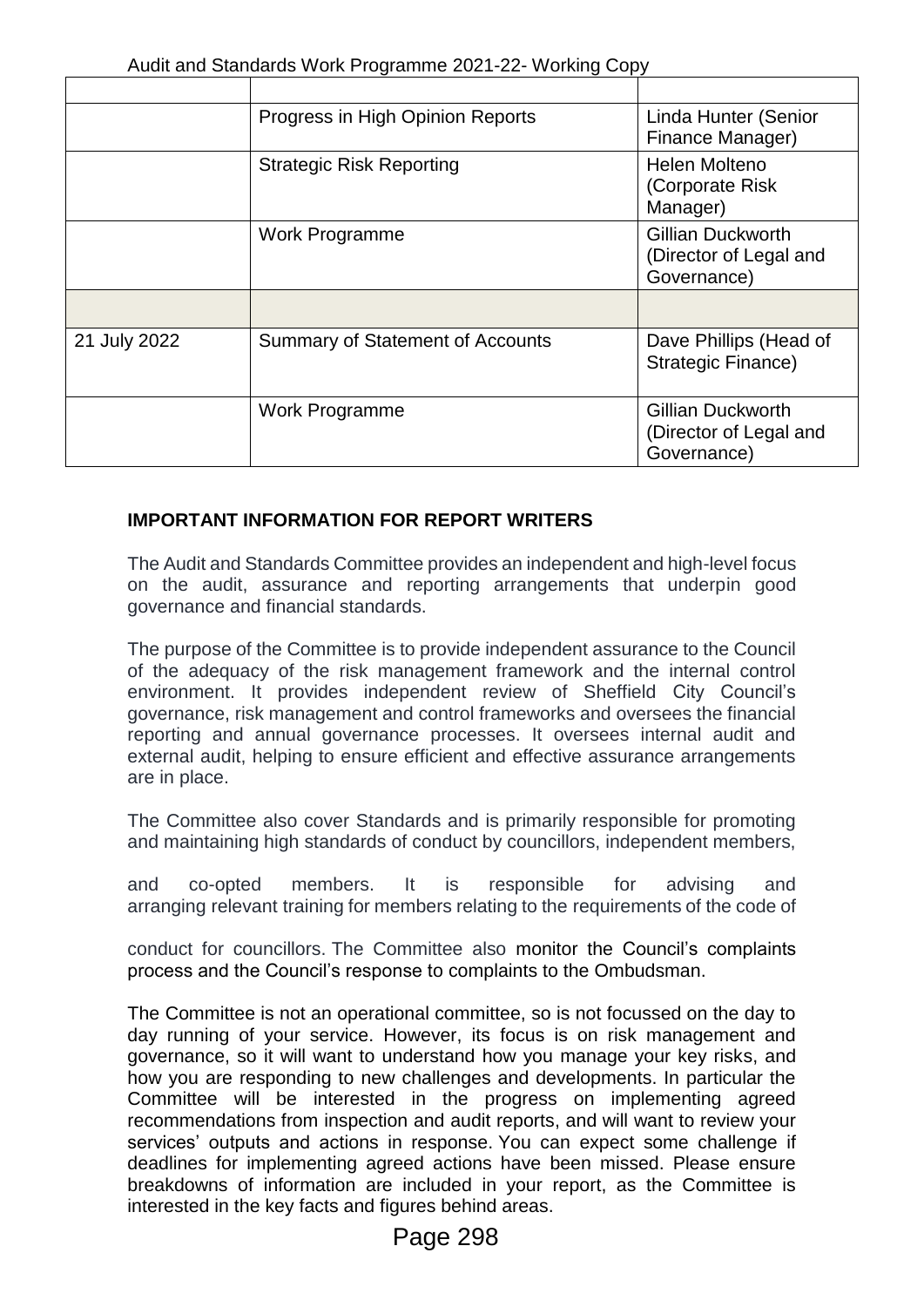Audit and Standards Work Programme 2021-22- Working Copy

Most Audit and Standards papers are public documents, so use everyday language, and use plain English, don't use acronyms, or jargon and explain any technical terms. Assume the reader knows little about your subject.

Think about how the paper will be interpreted by those who read it including the media.

Use standard format - don't subvert it.

*Ensure –* You convey the key message in the first paragraph not the last.

The report should include –

- *Summary*
- *Recommendation (s)*
- *Introduction*
- *Background*
- *Main body of the report (in. legal, financial and all other relevant implications)*

**(report templates are available from Democratic Services)**